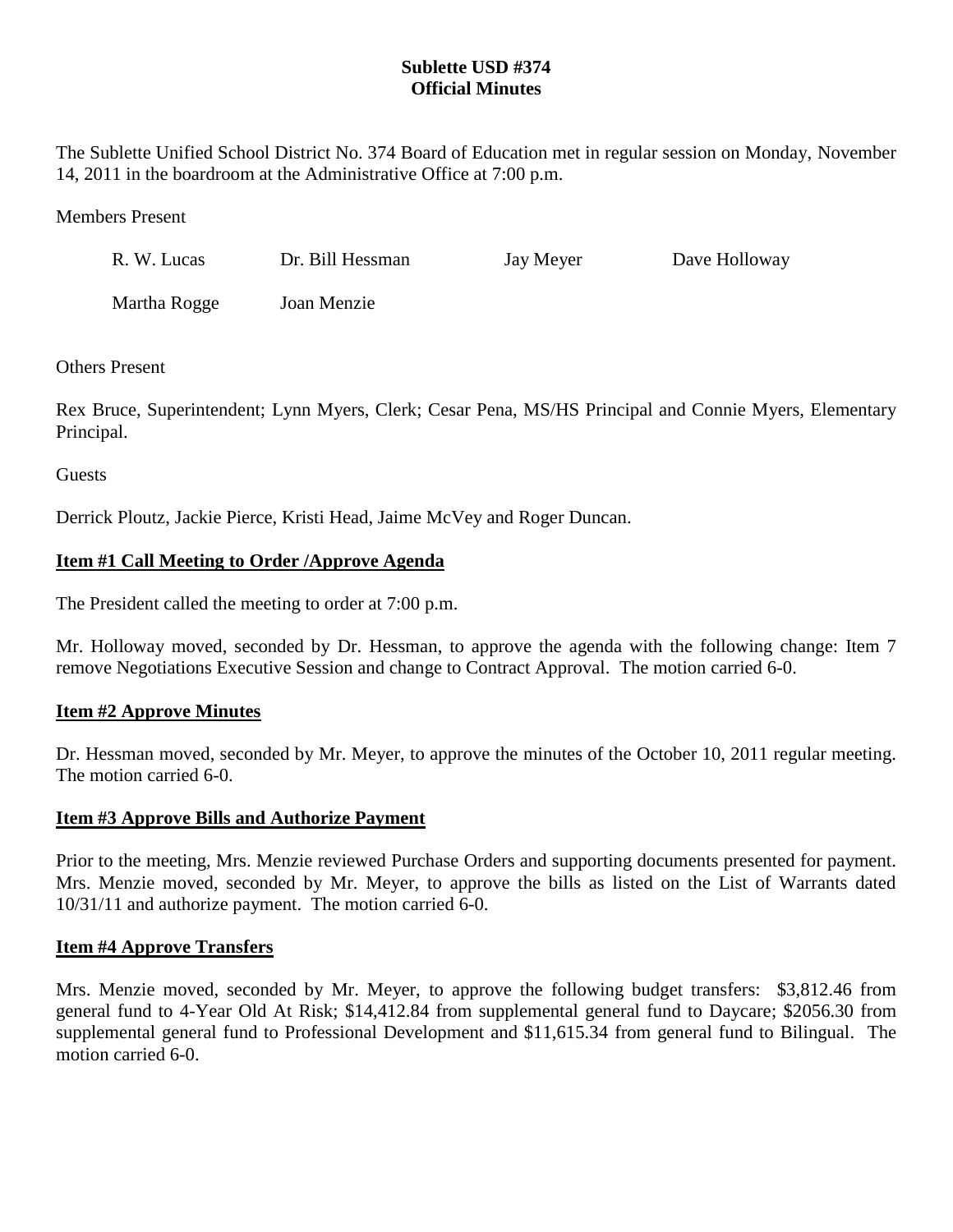Board Minutes Page 2 November 14, 2011

## **Item #5 Audit Report**

Mr. Roger Duncan presented the audit report for the fiscal year ended June 30, 2011. Mrs. Rogge moved, seconded by Mrs. Menzie, to approve the audit report. The motion carried 6-0.

### **PUBLIC FORUM**

There was no public forum.

### **Reports**

Curriculum

Mrs. Stevens was ill, there was no report.

#### Principals

Mrs. Myers presented Ms. Kristina Head and congratulated her on the Veterans Day program her students presented on November 11, 2011. She also recognized Mrs. Jaime McVey for her work as the afterschool BEST Program director. The program averages 95-100 students/day. She also informed the board that Mrs. McVey's efforts raised \$6400 in the Jump Rope for Heart program. Sublette was in the top 39 schools in the state for fund raising.

Mrs. Myers told the board that the average attendance at parent teacher conferences was 87%; and the Christmas program will be December  $15<sup>th</sup>$ , 2011.

Mr. Pena informed the board that the middle school basketball and high school basketball and wrestling season have started. High School girls basketball has 24 participating, boys basketball has 21 participating and wrestling has 14 participating. He also stated the average attendance at the parent/- teacher conference was 60 %.

Mr. Pena introduced Derrick Ploutz, district resource officer, who discussed the USD 374 crisis plan.

## SWPRSC/HPEC

Mr. Meyer reported on the SWPRSC Board meeting. Mr. Lucas reported on the HPEC meeting.

#### Superintendent:

Mr. Bruce presented Mrs. Jackie Pierce who reported on her trip to Washington D.C. honoring recipients of the Healthy Challenge Award. He also reported on the plans for sexual predator training. He further informed the board he had attended the state QPA/AYP Committee meeting in McPherson today.

He reminded the board the district Christmas Party will be December 19, 2011 at 6:30 p.m. at the high school cafeteria.